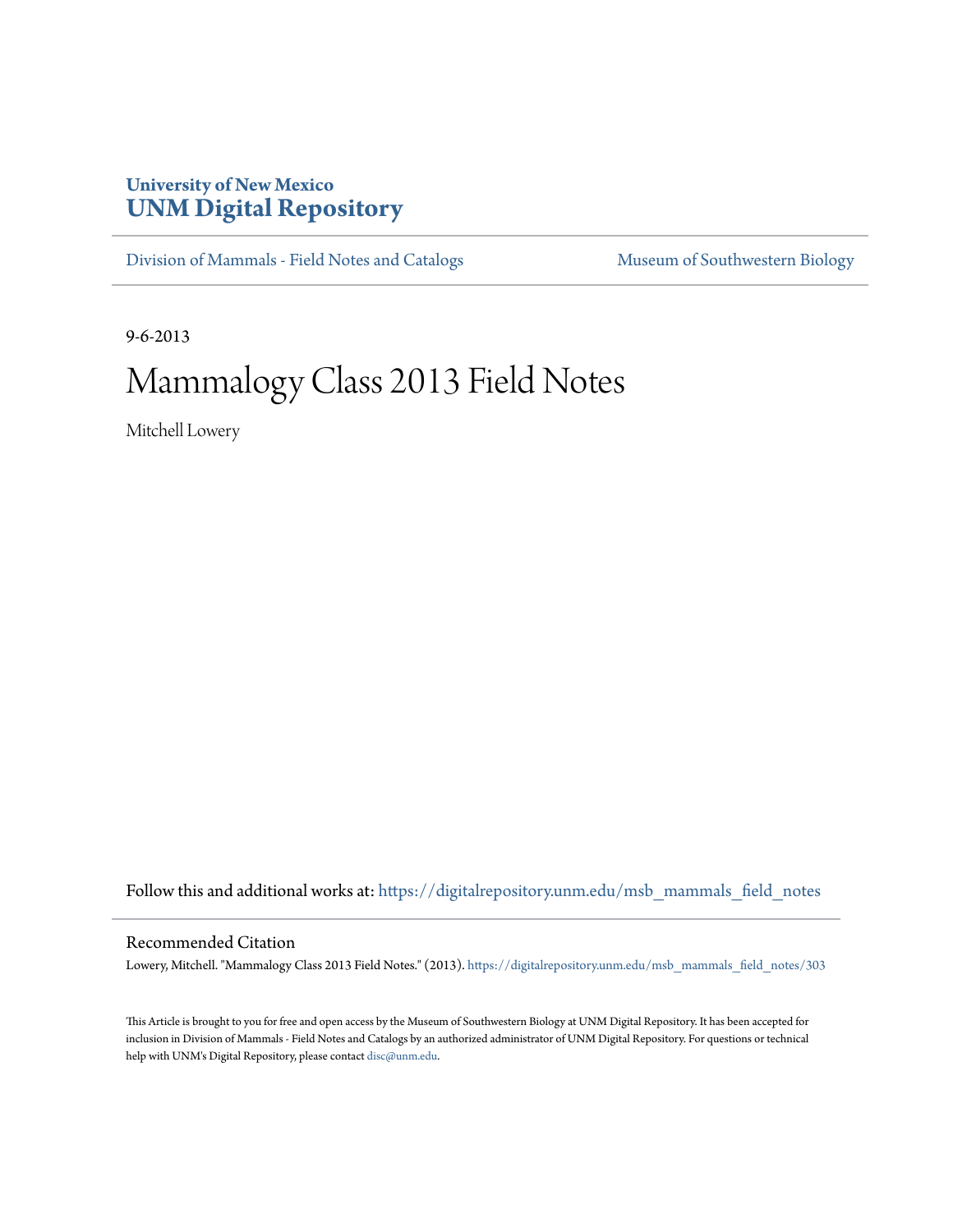## MITZREII LOWERY

Ladder Ranch Specimen Collection Trip 9/6/13-9/8/13 Road Log- To reach Ladder Ranch from Albuquerque, Take  $T-25$  south for 77 miles (1 hr 15 min) to Socorro, Continue South on I-25 for another 80 mi and take  $exi+63/NM$ -152 toward Hillsboro, Take the 2nd left onto NM-187N Follow the dirt road for a few miles (10-Ismin) until you arrive at Ladder Ranch headquarters, you must pass through gated entrance prior to this. Proceed several miles more down the road, crossing Animas creek at one point about Is minutes later you will arrive at the stone house, our collecting locality, Participant List - Mitchell Lowery, Lori Dibble Arril, Briana, Cait, Catalina, Courtney, <u>Fernando, Julie, Robert, Tara, Ursula</u> Bryan, Amanda, Skylar, Ernie, Marie Dr. David Schmidly, Elizabeth, Marjoric Kayra, Jocie, <u> General Site Description - USA, NM Sierra Co.,</u> Ladder Ranch 7,5 mi N. Animas Peak 33,03479N, 107, 51086W Elevation ISOOM This particular site varied from Riparian to rocky mesa hills and mostly transitional Zones between those two areas. This is considered Chihuahuan desert scrublands and the dominant flora include creasate bush, mesquite, yucca, salt brush, black and blue grama grasses, sycamore and  $cot$  tonwood trees as well as juniper + pinon.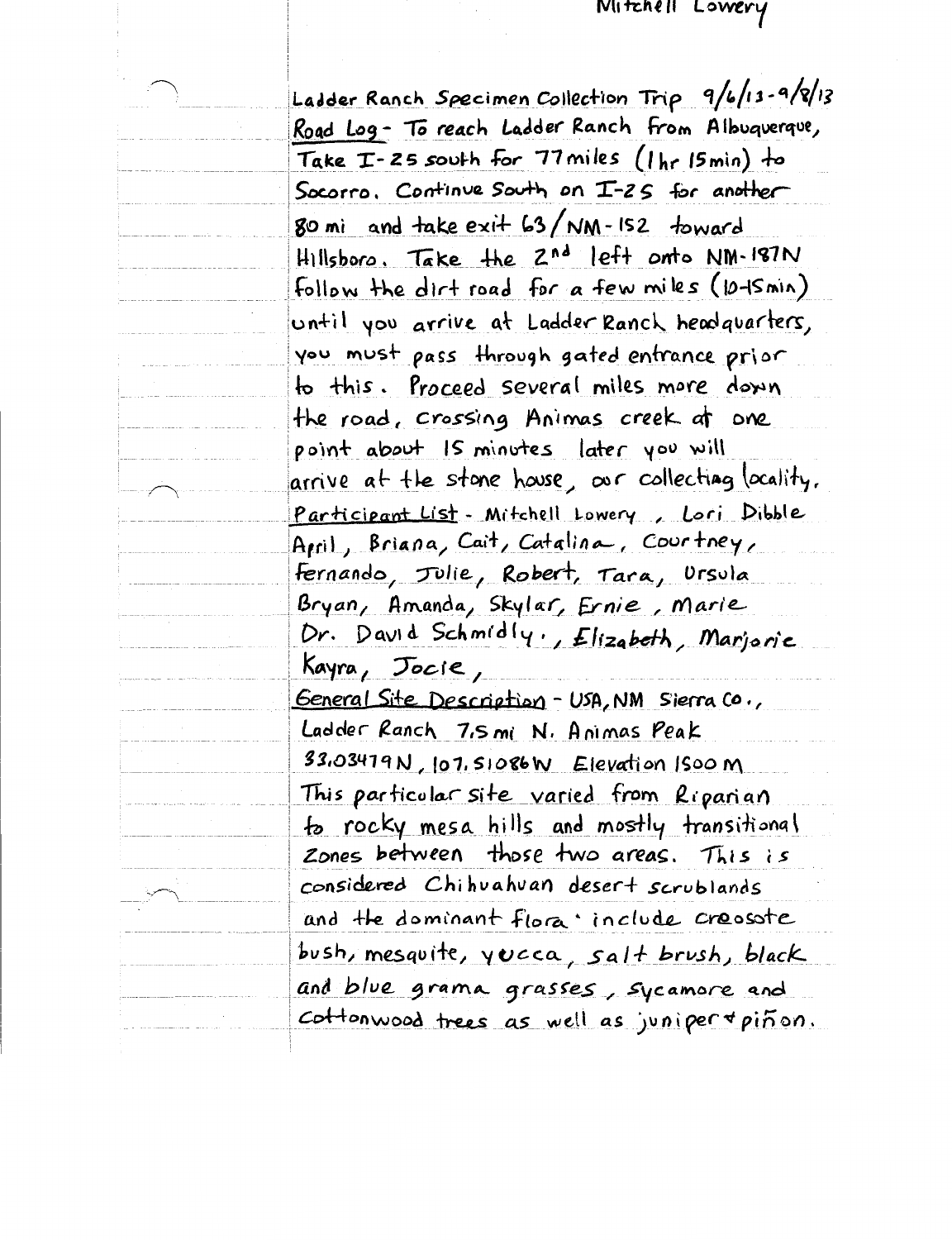$\mu$ ,  $\sim$   $\sim$   $\sim$   $\sim$ Participant List/Signatures Teva Teyeban Tara Templeman Jeprel Aprìl M. Chavez W Courney L. Montrya Urussey anna Catalina Tome Cataliza In Lori Dibble Rebert Scott UNSULA CENETICAS ennate Elizabeth Dickerson )eo be n Cartlin Starle Bryan N<sup>c</sup>hear<br>Julie Ranna FERNANDO SALAZAR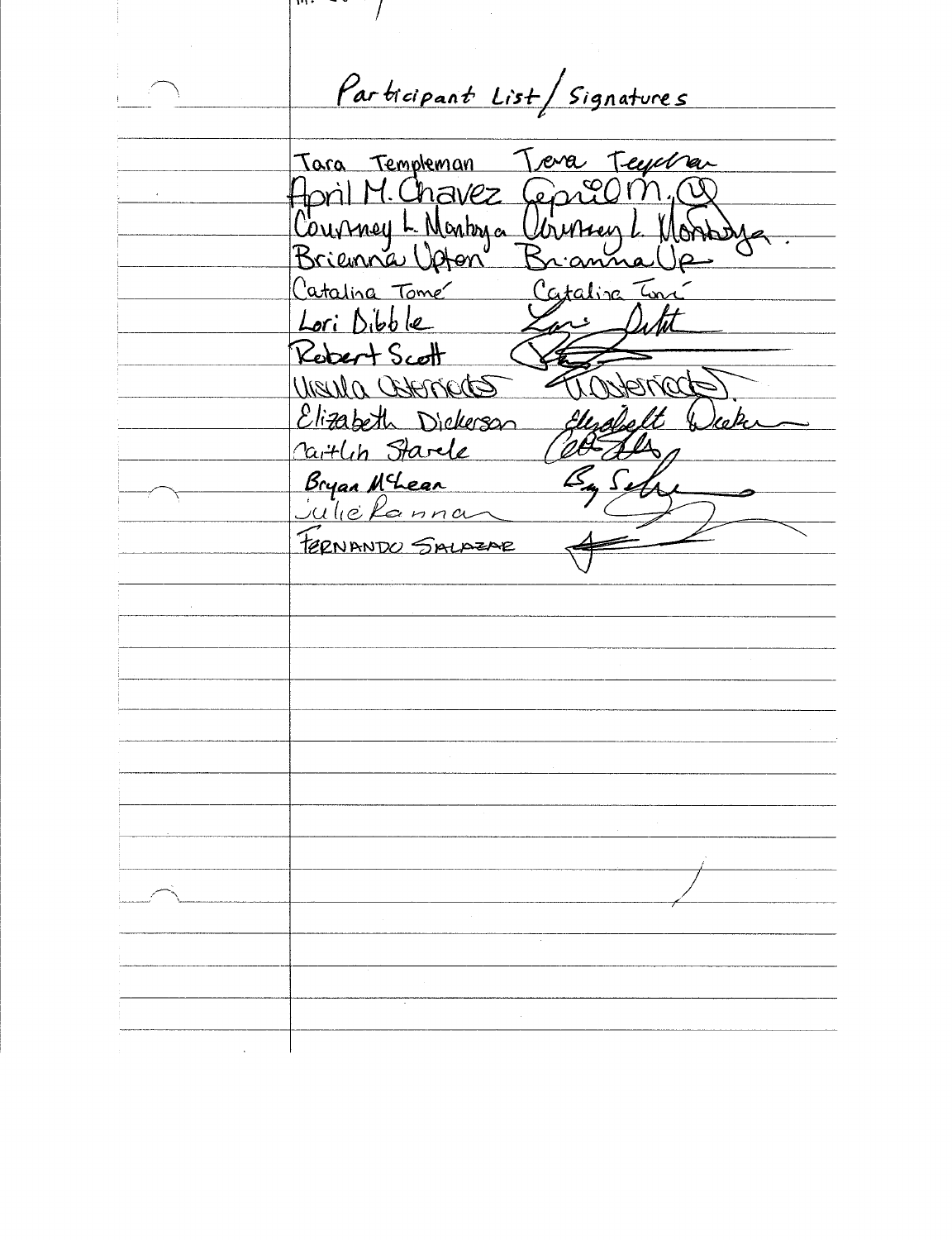$\mathbf{v}$  , coweig

Weather- Upon arrival 9/6/13 the weather was warm, sunny and dry with a very light winds. During the day He temperature averaged  $21 - 28$ °C. On the night of September 7th there was a patchy rain / thunderstorm which lasted about 45 min around 7pm and started up again in the middle of the night for Several hours more, Trapline Info - MLL 1 w/ courtney was set on a rocky mesa hill about I mile away from camp. The lines were set on September 6th at about 4:45PM and September 7th @ 2pm They were re-baited. The traps used on the line were 33 sherman traps baited w/ chicken scratch + rolled oats, 23 musculus sp. snap traps and 10 rat sp. snap traps baited with a rolled oats/ peanut butter mixture. The traps were randomly set in areas we felt would be inhabited by small mammals and were marked by tying small flags to rearby vegetation